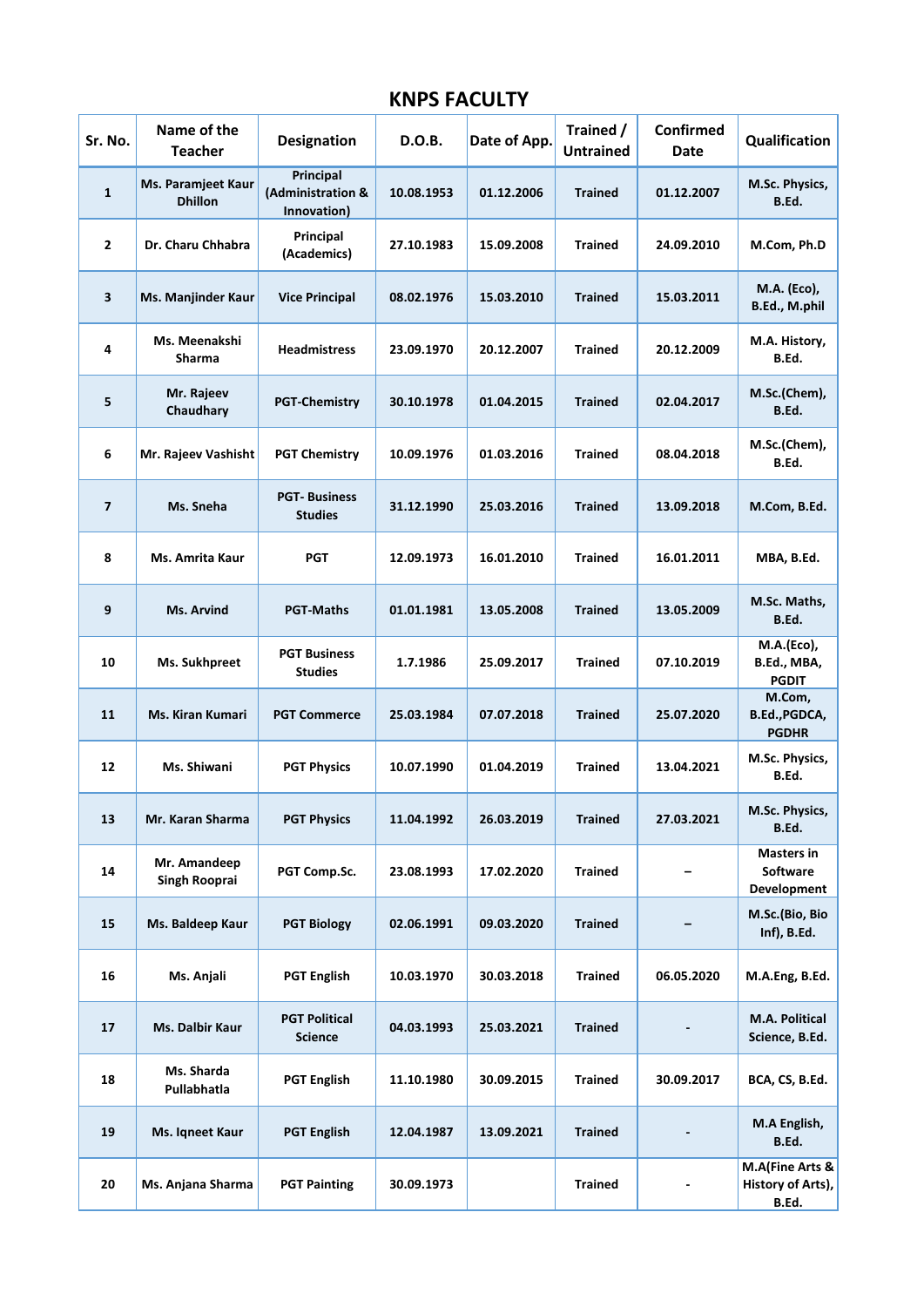| 21 | Ms. Anita                       | <b>PGT Mathematics</b>               | 12.09.1983 | 14.03.2022 | <b>Trained</b> |            | M.Sc.<br>Mathematics,<br>M.Ed.        |
|----|---------------------------------|--------------------------------------|------------|------------|----------------|------------|---------------------------------------|
| 22 | Ms. Tanu Monga                  | <b>PGT Web</b><br><b>Application</b> | 17.03.1987 | 14.03.2022 | <b>Trained</b> |            | M.Tech                                |
| 23 | Ms. Prinka<br><b>Malhotra</b>   | <b>PGT English</b>                   | 16.09.1990 | 22.04.2021 | <b>Trained</b> |            | M.A. English,<br>M.A.<br>Economics,   |
| 24 | Mr. Rajender Kumar              | PTI                                  | 15.06.1982 | 18.07.2018 | Trained        | 09.01.2021 | M.Ped.                                |
| 25 | Mr. Hardeep Singh               | <b>PTI</b>                           | 01.09.1975 | 01.05.2019 | Trained        | 03.05.2021 | M.A.Phy.Edu.,<br><b>B.Ped</b>         |
| 26 | <b>Ms. Nitin Sharma</b>         | <b>TGT-Science</b>                   | 02.02.1973 | 03.08.2007 | <b>Trained</b> | 03.08.2009 | M.A. Eng, B.Ed.                       |
| 27 | Ms. Gursharan Kaur<br>Bahra     | TGT-Punjabi                          | 10.01.1962 | 16.07.2007 | <b>Trained</b> | 16.07.2009 | M.A.Punjabi,<br>B.Ed.                 |
| 28 | <b>Ms. Satinder Kaur</b><br>Rai | <b>TGT-Social Science</b>            | 27.07.1976 | 23.07.2012 | <b>Trained</b> | 23.07.2014 | M.Com, B.Ed.                          |
| 29 | Ms. Neha Bhalla                 | <b>TGT-Science</b>                   | 13.07.1983 | 06.11.2012 | <b>Trained</b> | 06.11.2014 | <b>B.Sc., B.Ed.</b>                   |
| 30 | <b>Ms. Satinder Kaur</b>        | <b>TGT-English</b>                   | 24.02.1984 | 24.03.2014 | <b>Trained</b> | 31.03.2016 | B.A., B.Ed.                           |
| 31 | Ms. Tanuja                      | TGT-Hindi                            | 05.06.1971 | 05.04.2008 | <b>Trained</b> | 05.04.2010 | M.A. Hindi,<br>B.Ed.                  |
| 32 | Ms. Nisha Jassal                | <b>TGT Science</b>                   | 17.06.1990 | 14.03.2016 | <b>Trained</b> | 05.04.2018 | <b>B.Sc., B.Ed.</b>                   |
| 33 | Ms. Simarjeet Kaur              | <b>TGT Punjabi</b>                   | 06.12.1986 | 22.12.2012 | <b>Trained</b> | 22.12.2014 | M.A. History,<br>B.Ed.                |
| 34 | Ms. Pawendeep<br>Kaur           | <b>TGT Punjabi</b>                   | 14.02.1992 | 24.05.2017 | <b>Trained</b> | 24.05.2019 | M.A.Punjabi,<br>B.Ed.                 |
| 35 | Ms. Poonam Rani                 | <b>TGT English</b>                   | 07.08.1989 | 20.08.2018 | <b>Trained</b> | 10.09.2020 | M.A.Eng, B.Ed.                        |
| 36 | Ms. Baljit Kaur                 | <b>TGT Social Science</b>            | 06.01.1986 | 25.10.2018 | <b>Trained</b> | 03.11.2020 | M.A. Pol.Sc.,<br>B.Ed.                |
| 37 | Ms. Pooja Seth                  | <b>TGT Hindi</b>                     | 11.04.1983 | 06.05.2014 | <b>Trained</b> | 01.07.2016 | M.Com, B.Ed.                          |
| 38 | Ms. Ruhi Sharma                 | <b>TGT Mathematics</b>               | 27.08.1990 | 28.08.2018 | <b>Trained</b> | 14.09.2020 | M.Sc. Maths,<br>B.Ed.                 |
| 39 | Ms. Hardeep Kaur<br>Athwal      | <b>TGT Comp.Sc.</b>                  | 02.10.1975 | 01.10.2020 | <b>Trained</b> |            | M.Sc. (IT), MCA,<br><b>PGDCA</b>      |
| 40 | Ms. Sanju Sharma                | <b>TGT English</b>                   | 20.01.1972 | 27.03.2017 | <b>Trained</b> | 27.03.2019 | M.A.(Eng,<br>Psyc.), M.Ed.,<br>M.Phil |
| 41 | Ms. Bhawandeep<br>Kaur          | <b>TGT Punjabi</b>                   | 20.06.1983 | 14.03.2022 | <b>Trained</b> |            | M.A., M.Phil<br>Punjabi, B.Ed.        |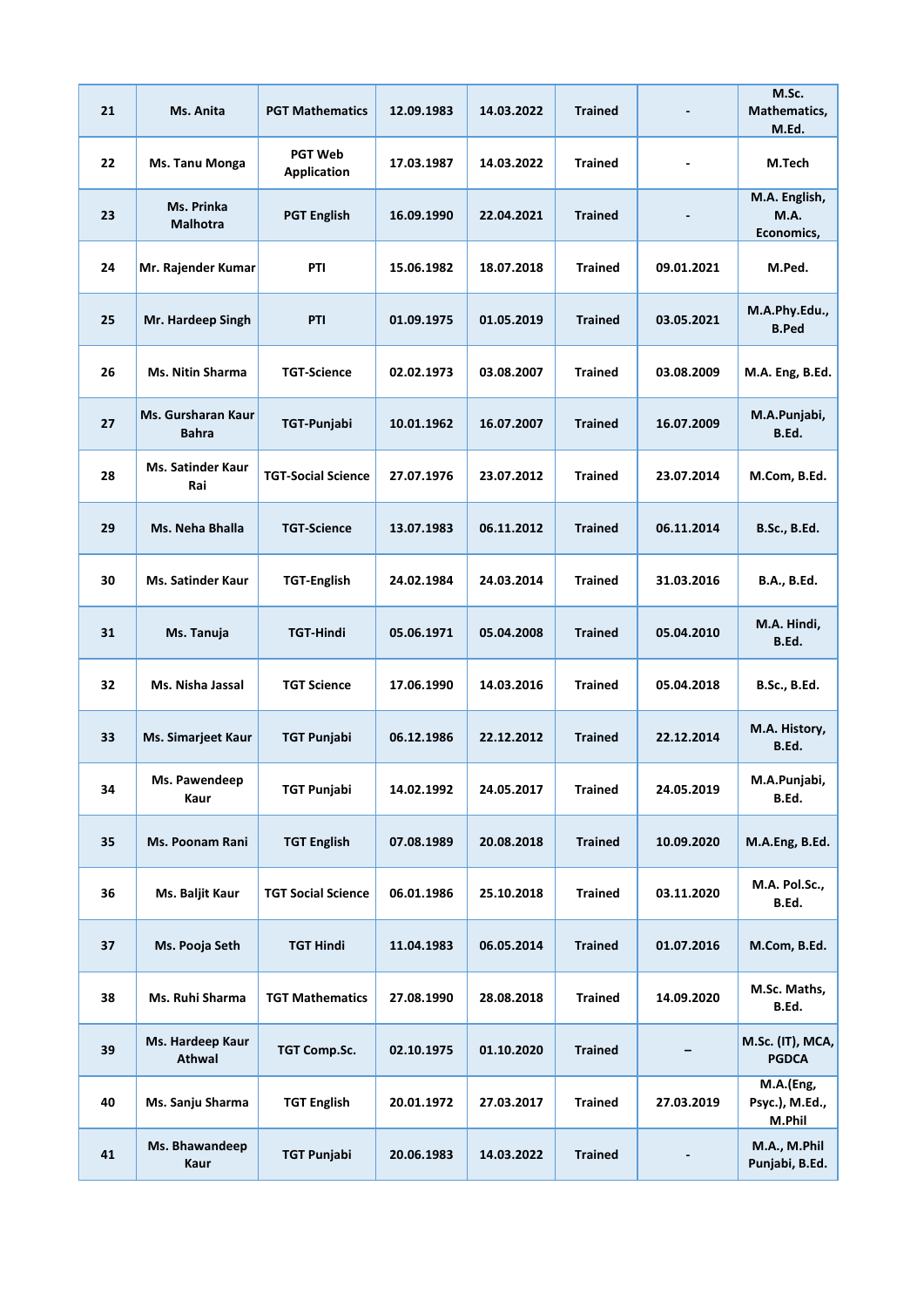| 42 | Ms. Dimple Bhatia               | <b>TGT Mathematics</b>    | 04.09.1982 | 01.02.2022 | <b>Trained</b> |            | M.Sc. Maths,<br>B.Ed.                                 |
|----|---------------------------------|---------------------------|------------|------------|----------------|------------|-------------------------------------------------------|
| 43 | Ms. Ritu Saini                  | TGT Comp.Sc.              | 11.08.1981 | 12.11.2021 | <b>Trained</b> |            | M.Com, M.Sc.<br>Comp.Sc, B.Ed.                        |
| 44 | Ms. Seema Rani                  | <b>TGT Social Science</b> | 23.09.1987 | 08.11.2021 | <b>Trained</b> |            | M.Com, B.Ed.                                          |
| 45 | Mr. Hari                        | <b>Dance Teacher</b>      | 15.01.1991 | 23.03.2013 | <b>Trained</b> | 23.03.2015 | <b>B.Com</b>                                          |
| 46 | Mr. Avtar Singh                 | <b>Music Teacher</b>      | 18.09.1984 | 12.11.2018 | <b>Trained</b> | 25.11.2020 | M.A. Music<br>Vocal                                   |
| 47 | Ms. Kanika Sharma               | <b>PRT</b>                | 24.01.1991 | 25.09.2014 | <b>Trained</b> | 03.10.2016 | B.Com, B.Ed.                                          |
| 48 | Ms. Indu Mehta                  | <b>PRT</b>                | 10.12.1975 | 16.07.2007 | <b>Trained</b> | 16.07.2009 | B.Com, B.Ed.                                          |
| 49 | Ms. Prabhjot                    | <b>PRT</b>                | 26.08.1985 | 20.03.2018 | <b>Trained</b> | 22.03.2020 | M.A. Hindi, B.<br>Ed., M.Phil                         |
| 50 | Ms. Rajvinder Kaur              | PRT Comp.Sc.              | 05.12.1976 | 07.05.2018 | <b>Trained</b> | 16.05.2020 | <b>B.Com, Honours</b><br>diploma in<br><b>Systems</b> |
| 51 | Ms. Pratishtha<br><b>Kapoor</b> | <b>PRT</b>                | 20.10.1989 | 09.05.2019 | <b>Trained</b> | 11.05.2021 | M.Sc Chem,<br><b>B.Ed</b>                             |
| 52 | Ms. Parmjeet Kaur               | PRT Phy.Edu.              | 11.12.1986 | 01.06.2019 | <b>Trained</b> | 19.06.2021 | B.P.Ed.                                               |
| 53 | Ms. Anu Virdi                   | <b>PRT</b>                | 28.03.1985 | 10.01.2020 | <b>Trained</b> |            | B.A., B.Ed.                                           |
| 54 | Ms. Vasudha Bathla              | PRT Comp.Sc.              | 24.06.1987 | 23.11.2020 | <b>Trained</b> |            | M.Sc (IT), MCA                                        |
| 55 | Ms. Pallavi<br><b>Malhotra</b>  | <b>PRT</b>                | 18.09.1986 | 01.04.2021 | <b>Trained</b> |            | M.Sc.<br>Mathematics,<br>B.Ed.                        |
| 56 | Ms. Nidhi Sharma                | PRT Comp.Sc.              | 18.09.1991 | 01.06.2021 | <b>Trained</b> |            | M.Sc. IT, B.Ed.                                       |
| 57 | Ms. Pallavi<br>Aggarwal         | <b>PRT</b>                |            |            | <b>Trained</b> |            |                                                       |
| 58 | Ms. Hanisha                     | <b>PRT</b>                | 17.07.1996 | 24.09.2022 | <b>Trained</b> |            | B.A., B.Ed.                                           |
| 59 | Ms. Pooja Sharma                | <b>PRT</b>                | 28.11.1986 | 14.03.2022 | <b>Trained</b> |            | M.A. English,<br>B.Ed.                                |
| 60 | Ms. Malti Duggal                | <b>PRT</b>                | 08.10.1982 | 15.02.2010 | <b>Trained</b> | 15.02.2012 | B.Cam, B.Ed.                                          |
| 61 | Ms. Priya Sharma                | <b>PPRT</b>               | 06.05.1986 | 08.09.2011 | <b>Trained</b> | 08.09.2013 | <b>B.Com, PTT</b>                                     |
| 62 | Ms. Esha Bhalla                 | <b>PPRT</b>               | 07.12.1988 | 16.07.2012 | <b>Trained</b> | 16.07.2014 | B.A., NTT,<br>PGDCA                                   |